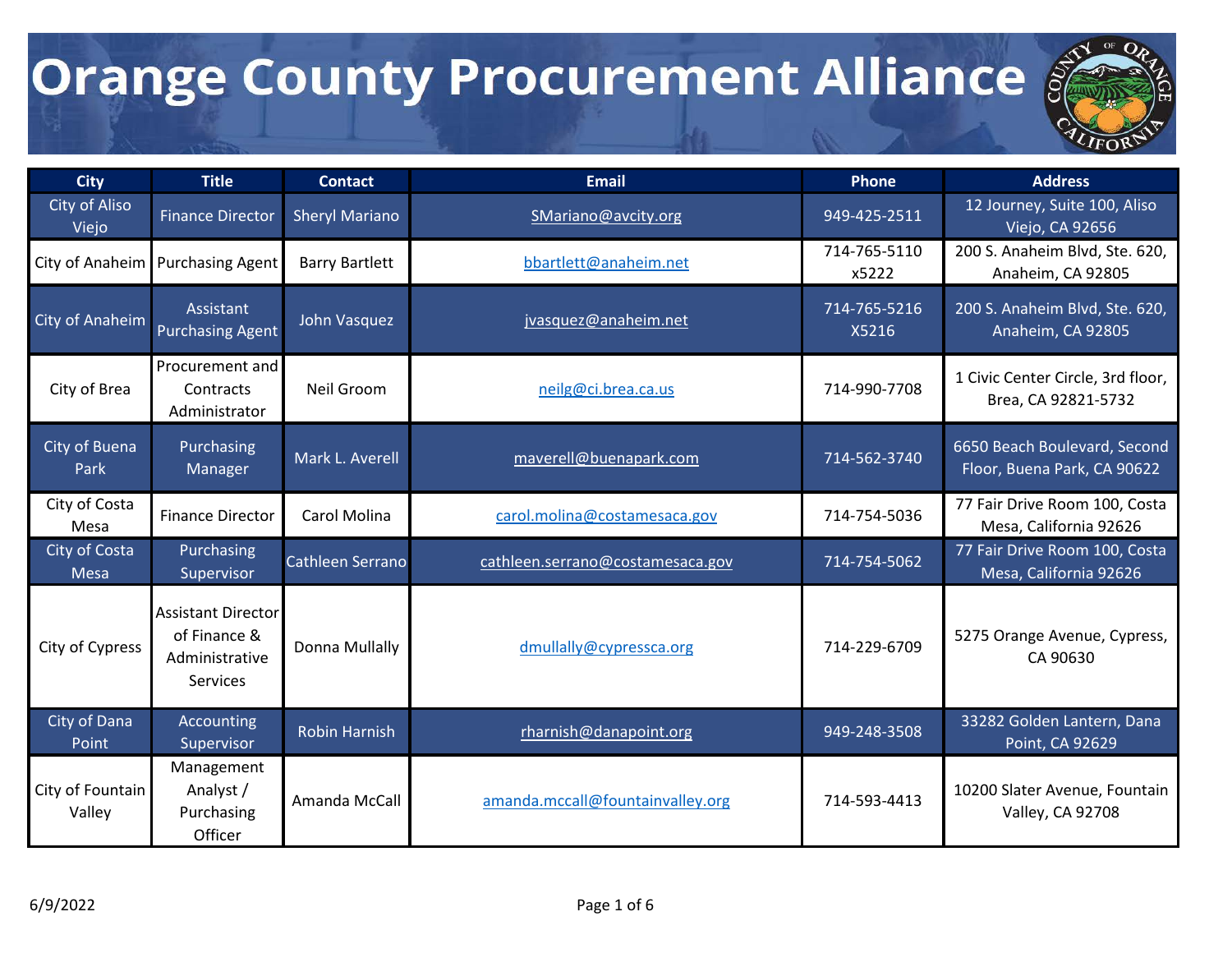

| <b>City</b>                           | <b>Title</b>                            | <b>Contact</b>                | <b>Email</b>                        | <b>Phone</b>   | <b>Address</b>                                          |
|---------------------------------------|-----------------------------------------|-------------------------------|-------------------------------------|----------------|---------------------------------------------------------|
| City of Fullerton                     | Purchasing                              | <b>Karen Chung</b>            | karen.chung@cityoffullerton.com     | $**$           | 303 W. Commonwealth Ave.,<br>Fullerton, CA 92832        |
| City of Garden<br>Grove               | Purchasing<br>Manager                   | Sandra Segawa                 | sandras@ggcity.org                  | 714-741-5050   | 11222 Acacia Parkway, Garden<br>Grove, CA 92840         |
| City of<br>Huntington<br><b>Beach</b> | <b>Senior Buyer</b>                     | Jennifer<br>Anderson          | Jennifer.Anderson@surfcity-hb.org   | 714-374-1569   | 2000 Main Street, Huntington<br>Beach, California 92648 |
| City of Irvine                        | <b>Purchasing Agent</b>                 | Portia Mina                   | pmina@cityofirvine.org              | 949-724-6181   | 1 Civic Center Plaza, Irvine, CA<br>92606               |
| City of Irvine                        | Senior Buyer                            | <b>Brian Brown</b>            | bbrown@cityofirvine.org             | $**$           | 1 Civic Center Plaza, Irvine, CA<br>92606               |
| City of Irvine                        | Senior Buyer                            | Karla Lopez                   | klopez@cityofirvine.org             | 949-724-6055   | 1 Civic Center Plaza, Irvine, CA<br>92606               |
| City of Irvine                        | Senior Buyer                            | <b>Stacey Chou</b>            | schou@cityofirvine.org              | $**$           | 1 Civic Center Plaza, Irvine, CA<br>92606               |
| City of La Habra                      | <b>Finance Director</b>                 | Mel Shannon                   | ContactLaHabra@lahabraca.gov        | 562-383-4050   | 110 E. La Habra Boulevard, La<br>Habra, CA 90631        |
| City of La Palma                      | Assistant to the<br><b>City Manager</b> | <b>Ryan Hallett</b><br>Hinton | rhallett-hinton@cityoflapalma.org   | 714-690-3337   | 7822 Walker Street, La Palma,<br>CA 90623               |
| City of Laguna<br>Beach               | <b>Interim Finance</b><br>Manager       | Sharon Tabata                 | stabata@lagunabeachcity.net         | 949-497-0319   | 505 Forest Avenue, Laguna<br>Beach, California 92651    |
| City of Laguna<br><b>Hills</b>        | <b>Finance Director</b>                 | Janice Mateo-<br>Reyes        | jreyes@lagunahillsca.gov            | 949-707-2623   | 24035 El Toro Road, Laguna<br><b>Hills, CA 92653</b>    |
| City of Laguna<br>Niguel              | <b>Finance Director</b>                 | Eric Hendrickson              | ehendrickson@cityoflagunaniguel.org | (949) 362-4358 | 30111 Crown Valley Parkway,<br>Laguna Niguel, CA 92677  |
| City of Laguna<br><b>Niguel</b>       | Purchasing<br>Manager                   | Jarod Nozawa                  | jnozawa@cityoflagunaniguel.org      | 949-362-4359   | 30111 Crown Valley Parkway,<br>Laguna Niguel, CA 92677  |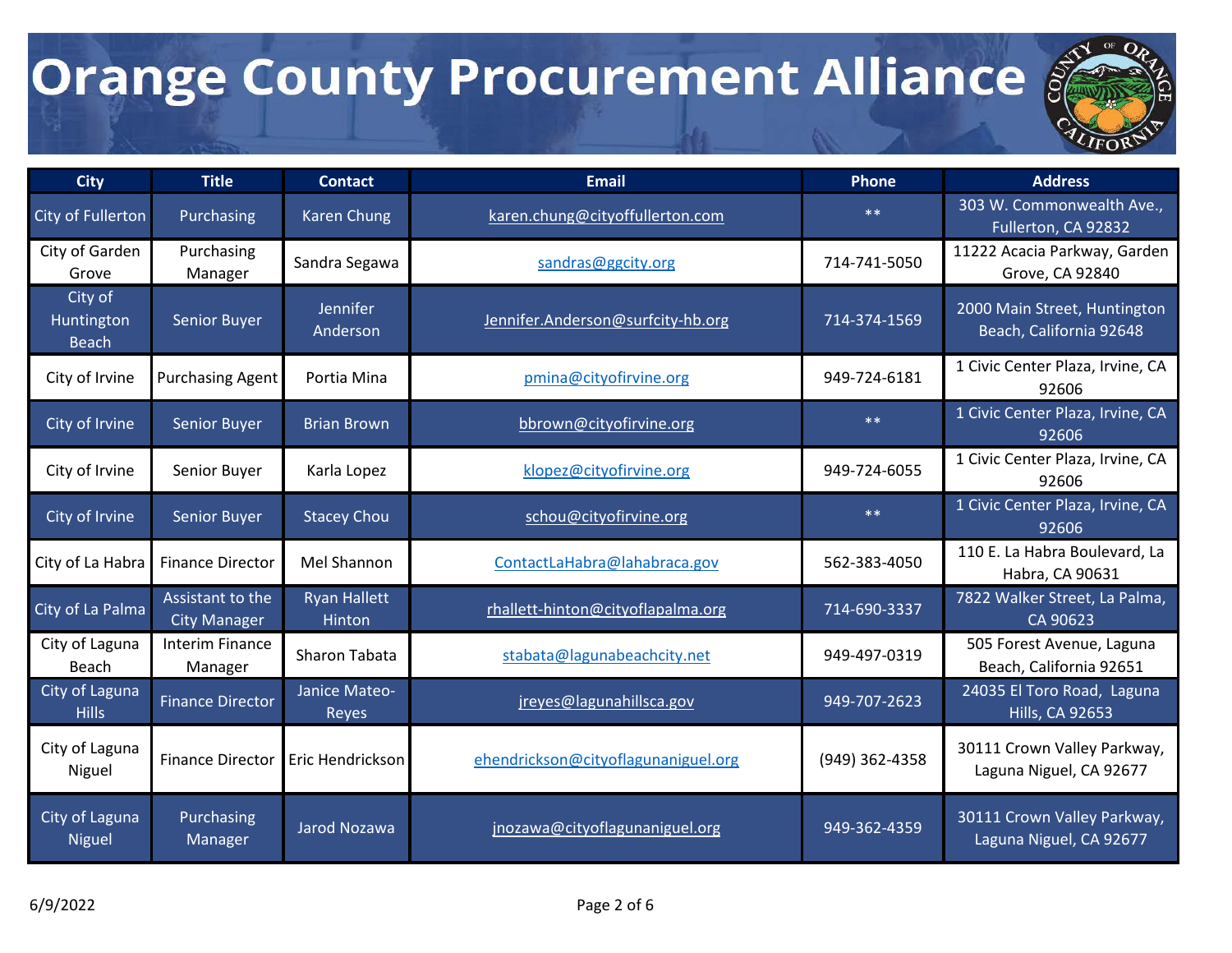

| <b>City</b>                       | <b>Title</b>                                       | <b>Contact</b>           | Email                              | <b>Phone</b>           | <b>Address</b>                                        |
|-----------------------------------|----------------------------------------------------|--------------------------|------------------------------------|------------------------|-------------------------------------------------------|
| City of Laguna<br>Woods           | <b>City Manager</b>                                | Chris Macon              | CMacon@cityoflagunawoods.org       | 949-639-0525           | 24264 El Toro Road, Laguna<br>Woods, California 92637 |
| City of Lake<br>Forest            | Management<br>Analyst<br>(Finance<br>Department)   | Nidia Ruelas             | nruelas@lakeforestca.gov           | 949-282-5211           | 100 Civic Center Dr. Lake Forest,<br>CA 92630         |
| City of Los<br>Alamitos           | Accountant                                         | <b>Brandi Villegas</b>   | Bvillegas@cityoflosalamitos.org    | 562-431-3538           | 3191 Katella Avenue, Los<br>Alamitos, CA 90720        |
| City of Los<br>Alamitos           | <b>Finance Director</b>                            | <b>Craig Koehler</b>     | ckoehler@cityoflosalamitos.org     | 562-431-3538 x<br>222  | 3191 Katella Avenue, Los<br>Alamitos, CA 90720        |
| City of Mission<br>Viejo          | Administrative<br>Services Analyst<br>(Purchasing) | <b>Sherry Merrifield</b> | smerrifield@cityofmissionviejo.org | 949-470-3059           | 200 Civic Center, Mission Viejo,<br>CA 92691          |
| <b>City of Mission</b><br>Viejo   | Administrative<br><b>Services Manager</b>          | Susan Knudson            | sknudson@cityofmissionviejo.org    | 949-470-3096           | 200 Civic Center, Mission Viejo,<br>CA 92691          |
| City of Newport<br>Beach          | Purchasing and<br>Contracts<br>Administrator       | Sander Huang             | shuang@newportbeachca.gov          | 949-644-3080           | 100 Civic Center Drive, Newport<br>Beach, CA 92660    |
| City of Orange                    | Purchasing<br><b>Officer</b>                       | <b>Wanda Alvarez</b>     | walvarez@cityoforange.org          | 714-744-2266           | 300 E. Chapman Ave., Orange,<br>CA 92866              |
| City of Orange                    | Buyer                                              | Connie<br>Rodriguez      | crodriguez@cityoforange.org        | 714-744-2249           | 300 E. Chapman Ave., Orange,<br>CA 92866              |
| City of Placentia                 | Director of<br>Finance                             | Jennifer<br>Lampman      | jlampman@placentia.org             | $**$                   | 401 E. Chapman Ave. Placentia,<br>CA 92870            |
| City of Rancho<br>Santa Margarita | <b>Public Works</b><br>Superintendent              | <b>Terry Gregory</b>     | tgregory@cityofrsm.org             | 949-635-1800 x<br>6102 | 22112 El Paseo, Rancho Santa<br>Margarita, CA 92688   |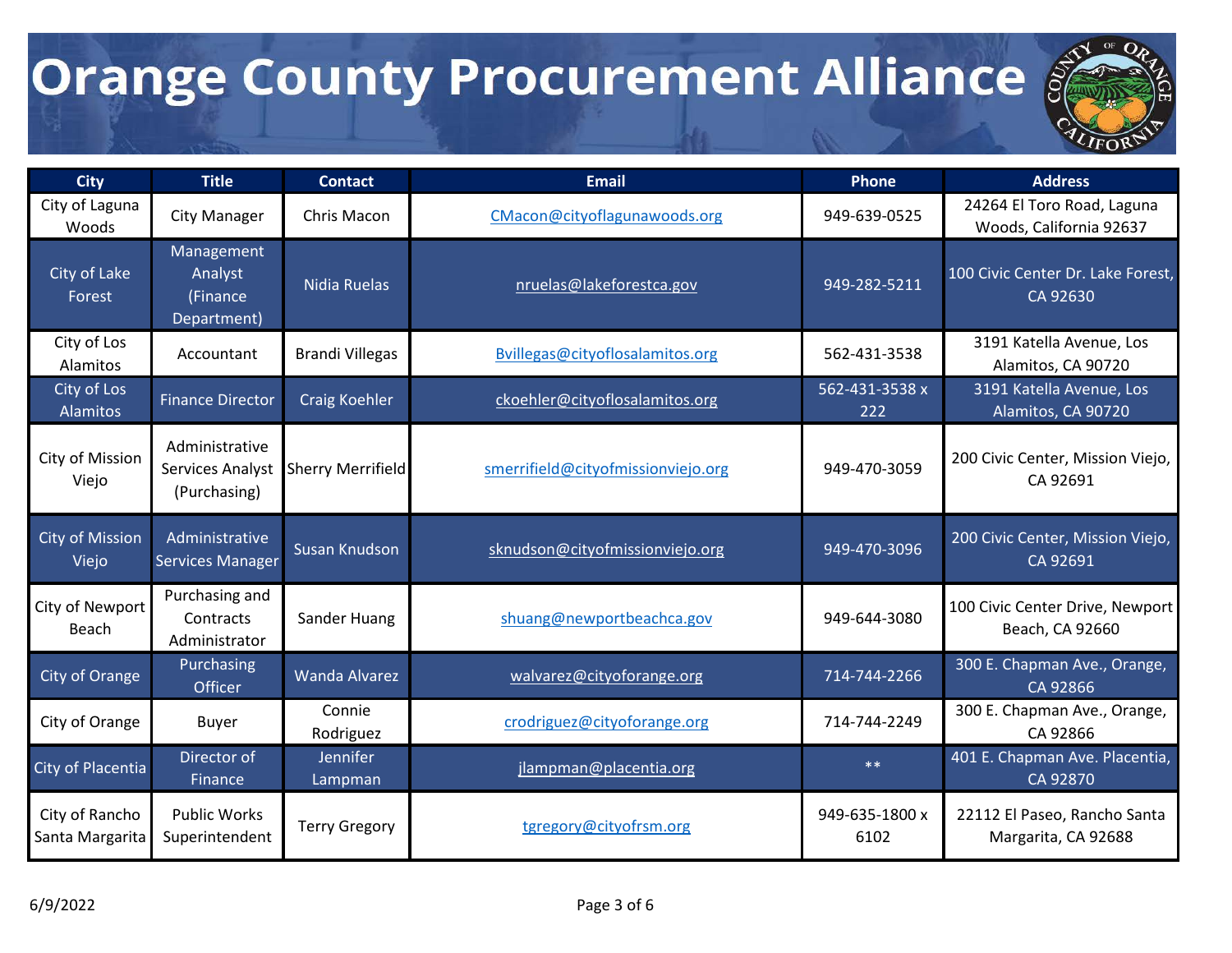

| <b>City</b>                    | <b>Title</b>                                          | <b>Contact</b>        | <b>Email</b>                                 | <b>Phone</b>          | <b>Address</b>                                                  |
|--------------------------------|-------------------------------------------------------|-----------------------|----------------------------------------------|-----------------------|-----------------------------------------------------------------|
| City of San<br>Clemente        | Management<br>Analyst                                 | <b>Matt Schmelzel</b> | schmelzelm@san-clemente.org                  | 949-218-9601          | 910 Calle Negocio, San<br>Clemente, CA 92673                    |
| City of San<br>Clemente        | Interim City<br>Manager                               | Erik Sund             | sunde@san-clemente.org                       | 949-361-8341          | 910 Calle Negocio, San<br>Clemente, CA 92673                    |
| City of San Juan<br>Capistrano | <b>Chief Financial</b><br>Officer / City<br>Treasurer | Ken Al-Imam           | SJC-FS-CustomerService@sanjuancapistrano.org | 949-443-6301          | 32400 Paseo Adelanto, San Juan<br>Capistrano, CA 92675          |
| City of Santa<br>Ana           | <b>Assistant Finance</b><br>Director                  | Alex Trinidad         | atrinidad@santa-ana.org                      | $***$                 | 20 Civic Center Plaza, Room 429,<br>Santa Ana, California 92702 |
| City of Santa<br>Ana           | Finance                                               | <b>Lulu Medel</b>     | Imedel@santa-ana.org                         | 714-647-5407          | 20 Civic Center Plaza, Room 429,<br>Santa Ana, California 92702 |
| City of Santa<br>Ana           | <b>Buyer</b>                                          | <b>Megan Ornelas</b>  | mornelas@santa-ana.org                       | 714-647-5466          | 20 Civic Center Plaza, Room 429,<br>Santa Ana, California 92702 |
| City of Santa<br>Ana           | <b>Buyer</b>                                          | <b>Eva Pierce</b>     | epierce@santa-ana.org                        | 714-647-6584          | 20 Civic Center Plaza, Room 429,<br>Santa Ana, California 92702 |
| City of Seal<br>Beach          | <b>Fiance Manager</b>                                 | Alaina Hong           | ahoang@sealbeachca.gov                       | 562-431-2527<br>x1330 | 211 Eighth St, Seal Beach, CA<br>90740                          |
| City of Stanton                | <b>Public Works</b><br><b>Director</b>                | Joe Ames              | JAmes@stantonca.gov                          | 714-890-4203          | 7800 Katella Avenue, Stanton,<br>CA 90680                       |
| City of Stanton                | <b>Finance Director</b>                               | Michelle<br>Bannigan  | Mbannigan@stantonca.gov                      | 714-890-4226          | 7800 Katella Avenue, Stanton,<br>CA 90680                       |
| City of Tustin                 | <b>Deputy Director</b><br>of Finance                  | <b>Sean Tran</b>      | stran@tustinca.org                           | 714-573-3078          | 300 Centennial Way, Tustin CA<br>92780                          |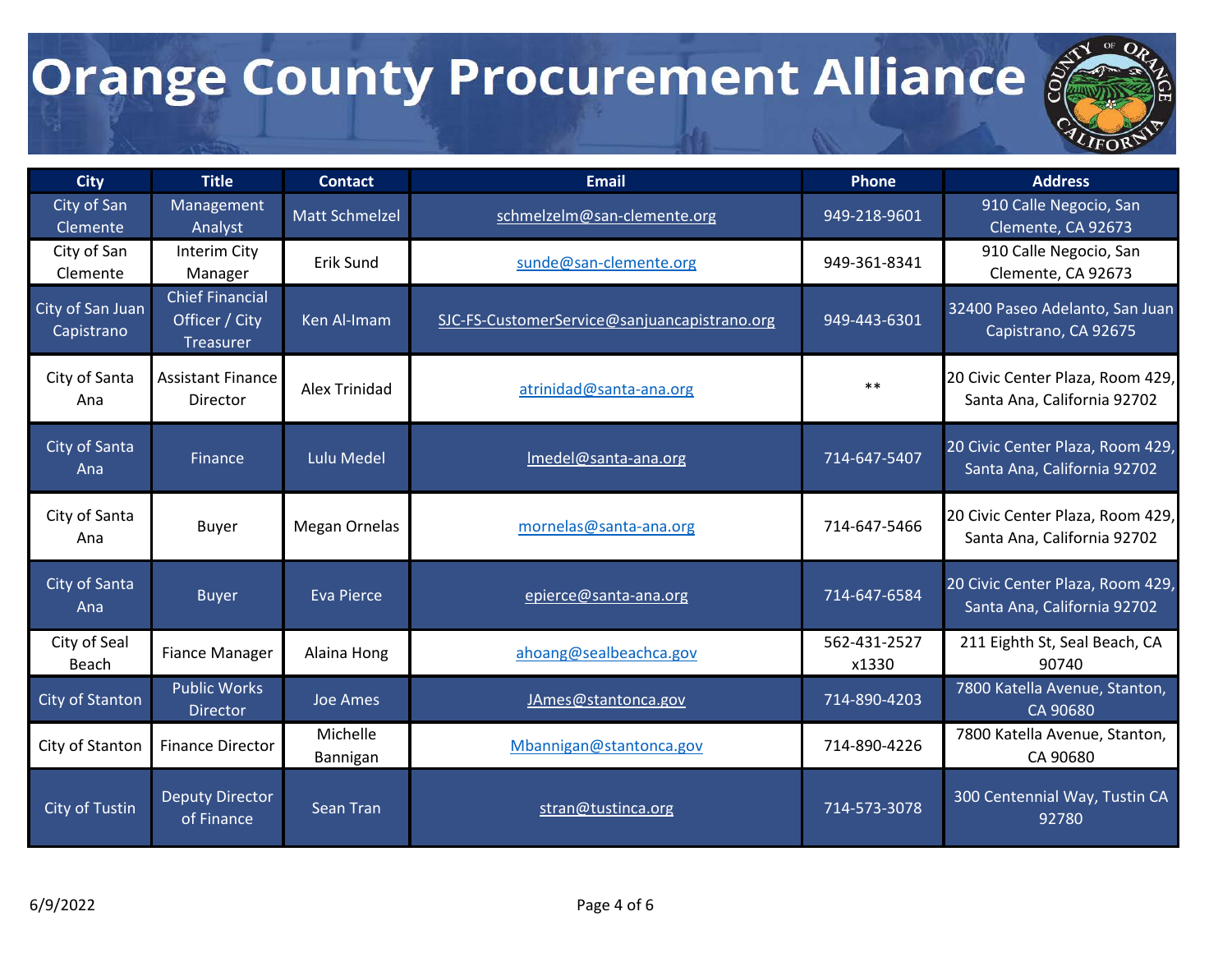

| <b>City</b>                                    | <b>Title</b>                           | <b>Contact</b>       | <b>Email</b>                | Phone        | <b>Address</b>                                                    |
|------------------------------------------------|----------------------------------------|----------------------|-----------------------------|--------------|-------------------------------------------------------------------|
| City of Villa Park                             | Senior<br>Management<br>Analyst        | Kim Chaudhry         | kim@villapark.org           | 714-998-1500 | 17855 Santiago Blvd, Villa Park,<br>CA 92861                      |
| City of<br>Westminster                         | <b>Accountant I</b>                    | Angelique<br>Nguyen  | abnguyen@westminster-ca.gov | 714-548-3489 | 8200 Westminster Blvd.<br>Westminster, CA 92683                   |
| City of Yorba<br>Linda                         | Finance<br>Director/City<br>Treasurer  | Dianna<br>Honeywell  | dhoneywell@yorbalindaca.gov | 714-961-7141 | 4845 Casa Loma Avenue, Yorba<br>Linda, CA 92886                   |
| <b>OC Department</b><br>of Education           | Purchasing &<br>Contracts<br>Manager   | <b>Kristin Lange</b> | klange@ocde.us              | 714-966-4146 | 200 Kalmus Drive<br>Costa Mesa, CA 92626                          |
| OC Department<br>of Education                  | <b>Contracts Analyst</b>               | Michele Vargas       | mvargas@ocde.us             | 714-966-4143 | 200 Kalmus Drive<br>Costa Mesa, CA 92626                          |
| <b>Orange County</b><br><b>Fire Authority</b>  | <b>Buyer</b>                           | Jim Curatella        | jimcuratella@ocfa.org       | 714-573-6649 | 1 Fire Authority Road<br>Irvine, CA 92602                         |
| <b>Orange County</b><br><b>Power Authority</b> | Management<br>Analyst                  | Steven Halligan      | shalligan@ocpower.org       | 949-767-8700 | 15642 Sand Canyon Ave.<br>P.O. Box 54283<br>Irvine, CA 92619-4283 |
| UCI<br>Procurement<br><b>Services</b>          | Chief<br>Procurement<br>Officer        | <b>Snehal Bhatt</b>  | procurement@uci.edu         | 949-824-6516 | 120 Theory, Suite 200<br>Irvine, CA 92617                         |
| UCI<br>Procurement<br><b>Services</b>          | Sourcing and<br>Procurement<br>Manager | Sarosh<br>Siganporia | siganpos@uci.edu            | 949-824-7606 | 120 Theory, Suite 200<br>Irvine, CA 92617                         |